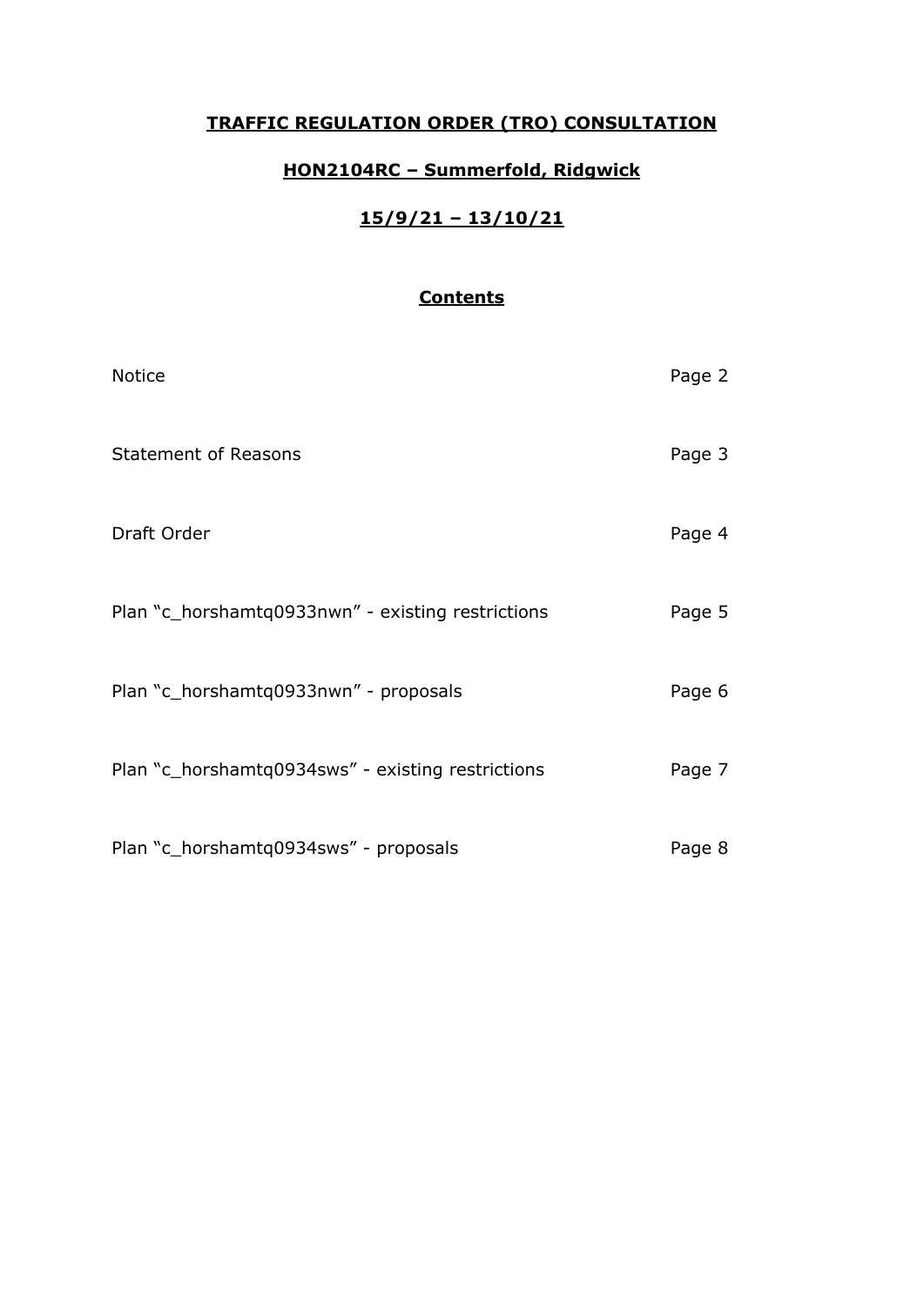#### **WEST SUSSEX COUNTY COUNCIL ((HORSHAM DISTRICT) (PARKING PLACES AND TRAFFIC REGULATION (CONSOLIDATION NO. 2) ORDER 2006) (SUMMERFOLD RUDGWICK AMENDMENT) ORDER 2021**

**NOTICE** is hereby given that West Sussex County Council propose to make permanent Orders under the provisions of the Road Traffic Regulation Act 1984, the effect of which will be to introduce lengths of prohibition of waiting at all times (double yellow lines) on both sides of Summerfold at its junction with Church Street

The consultations for these proposals will start on 16 September 2021 and, AT THAT TIME, full details of the proposals in this Notice can be viewed on our website [www.westsussex.gov.uk/tro.](http://www.westsussex.gov.uk/tro) The [website](https://www.westsussex.gov.uk/roads-and-travel/traffic-regulation-orders/) includes a response form for comments or objections.

Paper copies of documents will not be available to view in council offices or libraries. People without access to a computer who wish to view details of the scheme should telephone the West Sussex County Council Contact Centre on 01243 642105 to receive the documents by post.

Any objections or comments about these proposals must be received by 14 October 2021. These may be sent via the response form on the website, in writing to: TRO Team, West Sussex County Council, The Grange, Tower Street, Chichester, PO19 1RH; or by e-mail to: [tro.consultation@westsussex.gov.uk.](mailto:tro.team@westsussex.gov.uk) All correspondence should be addressed to the undersigned, quoting the reference TRO/HON2104/RC. Only correspondence including a full name and address will be considered.

Dated this 16 September 2021

 Director of Law & Assurance County Hall **Chichester**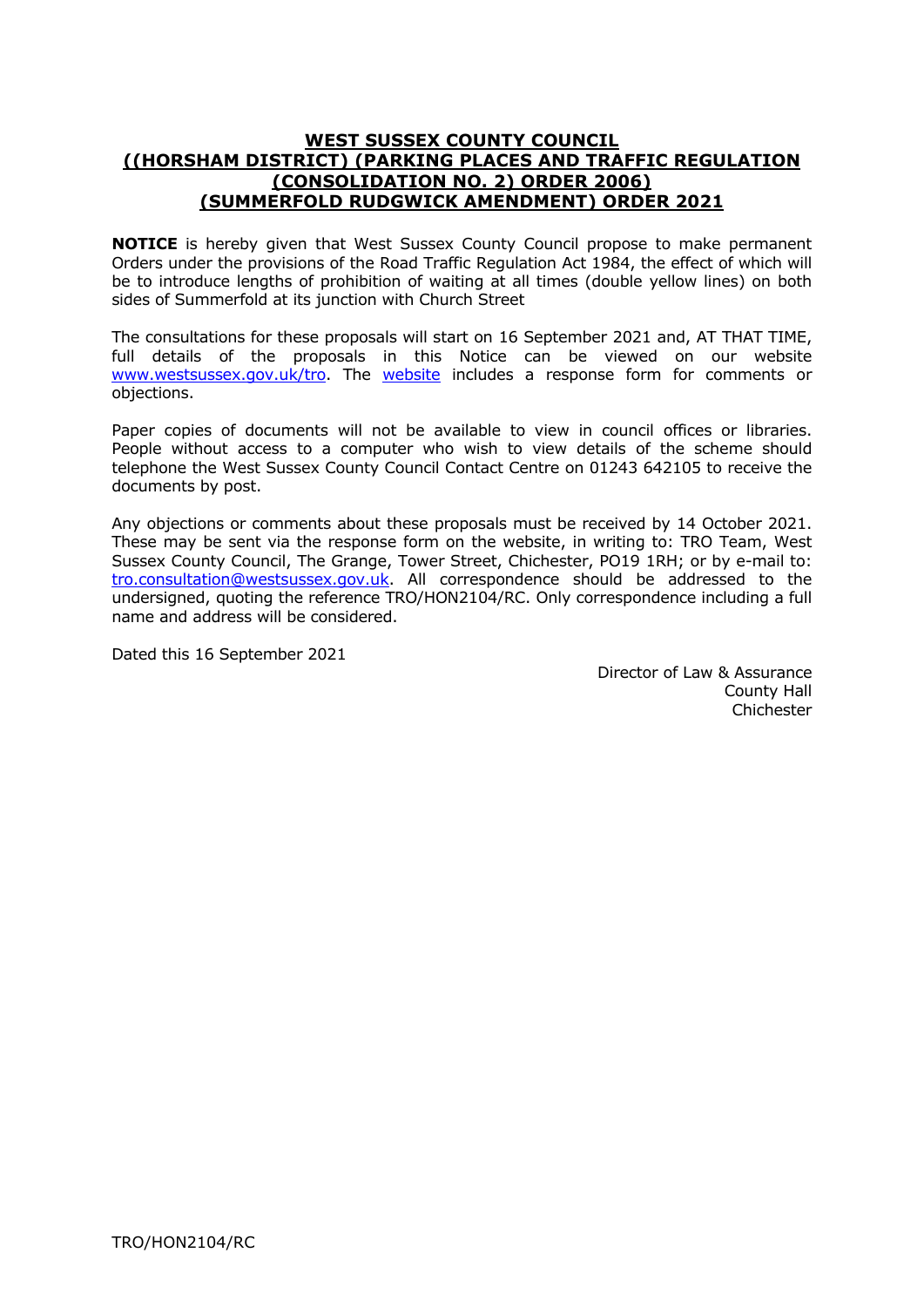#### **WEST SUSSEX COUNTY COUNCIL ((HORSHAM DISTRICT) (PARKING PLACES AND TRAFFIC REGULATION) (CONSOLIDATION NO. 2) ORDER 2006) (SUMMERFOLD RUDGWICK AMENDMENT) ORDER 2021**

#### **STATEMENT OF REASONS FOR PROPOSING TO MAKE THE ORDER**

The County Council in exercise of their powers under the Road Traffic Regulation Act 1984, propose to introduce a permanent Order the effect of which will be to introduce lengths of prohibition of waiting at all times (double yellow lines) on both sides of Summerfold at its junction with Church Street

Summerfold is a "D" classified residential road and cul-de-sac accessed off the B2128 Church Street

Concerns have been raised that parking in close proximity to the junction of Summerfold and Church Street causes access and visibility issues. When vehicles are parked too near the junction, vehicles have had to reverse back onto Church Street to allow other vehicles to exit. The Cabinet Member for Highways & Infrastructure approved proposals for Summerfold in the 2021/22 TRO works programme.

It is proposed to introduce double yellow lines on both sides of Summerfold from Church Street eastwards for a distance of 10 metres to prohibit parking at any time to alleviate the problem.

This Order is proposed for avoiding danger to persons or traffic using the road and to facilitate the passage on the road of any class of traffic, for preventing damage to the road, for facilitating the passage on the road of any class of vehicle (including pedestrians) and for preserving or improving the amenity of the are through which the road runs.

Plan Nos. TO0933NWN TO0934NWS

show the lengths of road, which are the subject of the proposed Order.

Director of Law & Assurance County Hall Chichester

August 2021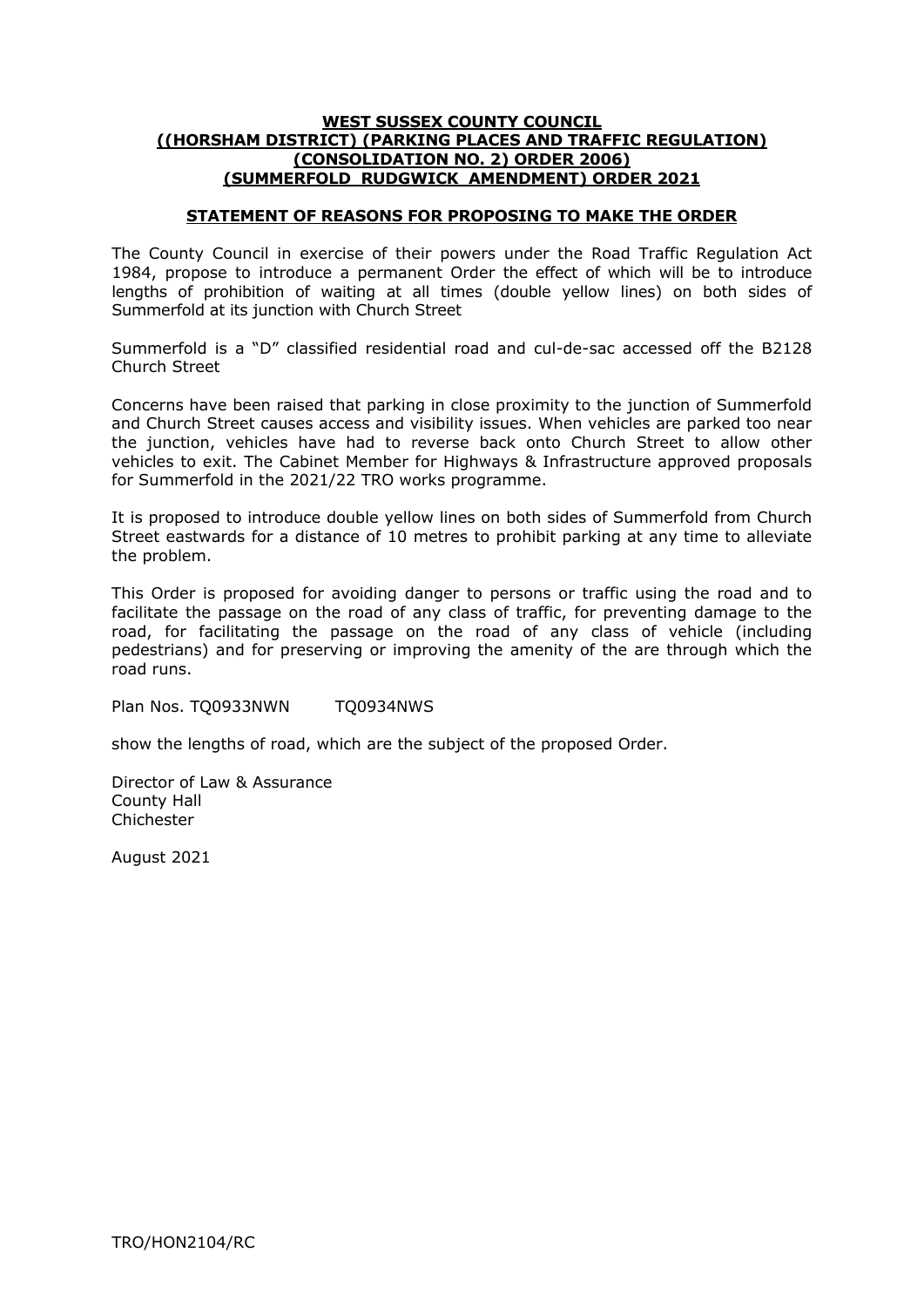#### **WEST SUSSEX COUNTY COUNCIL ((HORSHAM DISTRICT) (PARKING PLACES AND TRAFFIC REGULATION (CONSOLIDATION NO. 2) ORDER 2006) (SUMMERFOLD RUDGWICK AMENDMENT) ORDER 2021**

West Sussex County Council in exercise of their powers under Sections 1 (1) 2 (1) and  $(2)$ , 4  $(2)$ , 45, 46, 49 and 53 and Part IV of Schedule 9 of the Road Traffic Regulation Act 1984 "the Act" as amended and of all other enabling powers and after consultation with the chief officer of police in accordance with Part III of Schedule 9 to the Act hereby make the following Order:-

- ." Rudgwick Amendment) Order 2021 1. This Order shall come into operation on the X day of X 2021 and may be cited as "West Sussex County Council ((Horsham District) (Parking Places and Traffic Regulation) (Consolidation No. 2) Order 2006) (Summerfold
- 2. The "West Sussex County Council (Horsham District) (Parking Places and Traffic Regulation) (Consolidation No.2) Order 2006" is hereby amended by the insertion into it of the plans attached in the First Schedule to this Order.

#### **FIRST SCHEDULE Plans to be inserted (as attached)**

TQ0933NWN (Sheet Issue No. 1) TQ0934NWS (Sheet Issue No. 1)

The COMMON SEAL of WEST SUSSEX  $)$ COUNTY COUNCIL was hereto affixed )

)

)

 ) in the presence of  $($ (L.S.) the day of

 ) Authorised Signatory )

TRO/HON2104/RC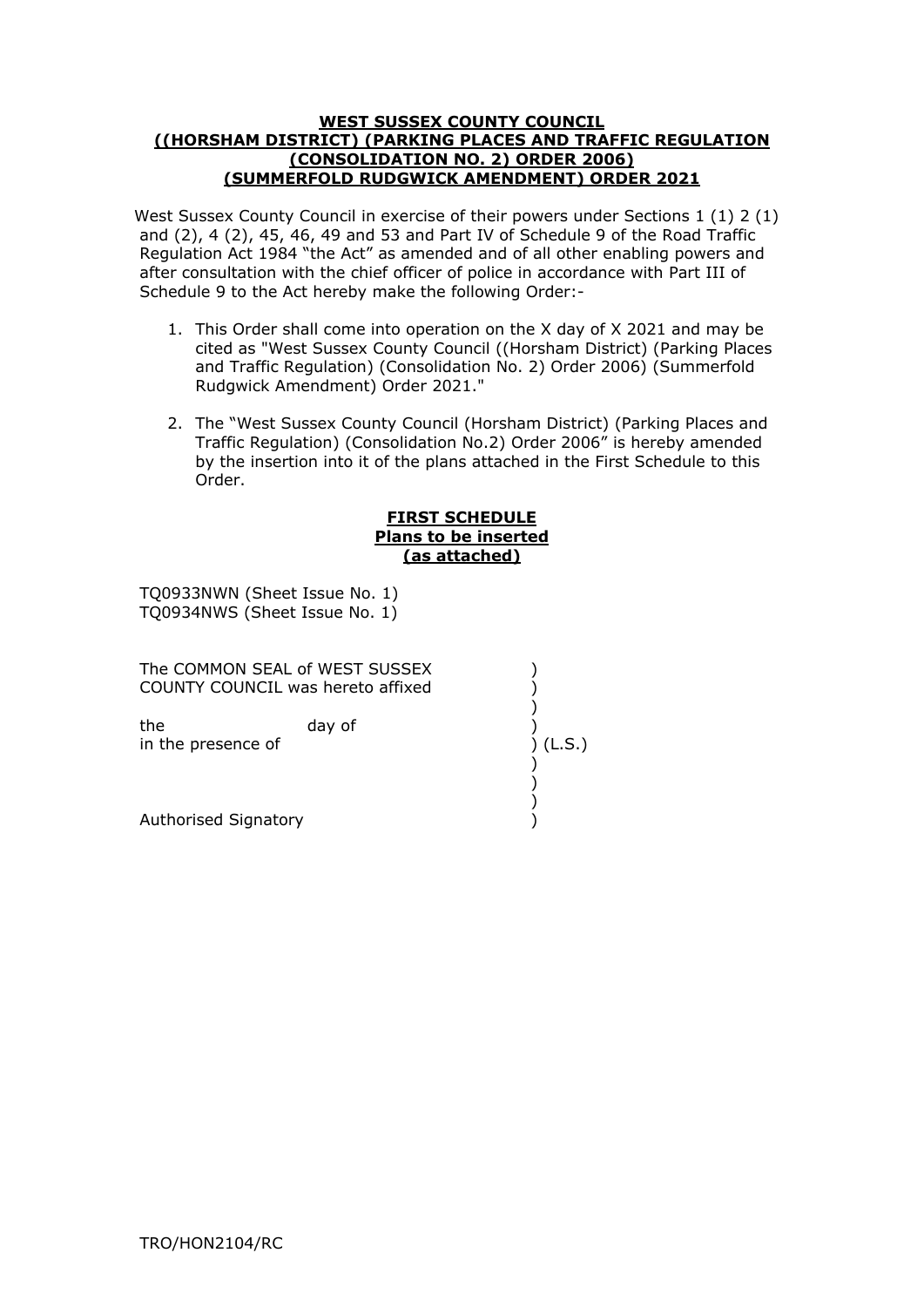

# PAGE 1 OF 2: EXISTING RESTRICTIONS ONLY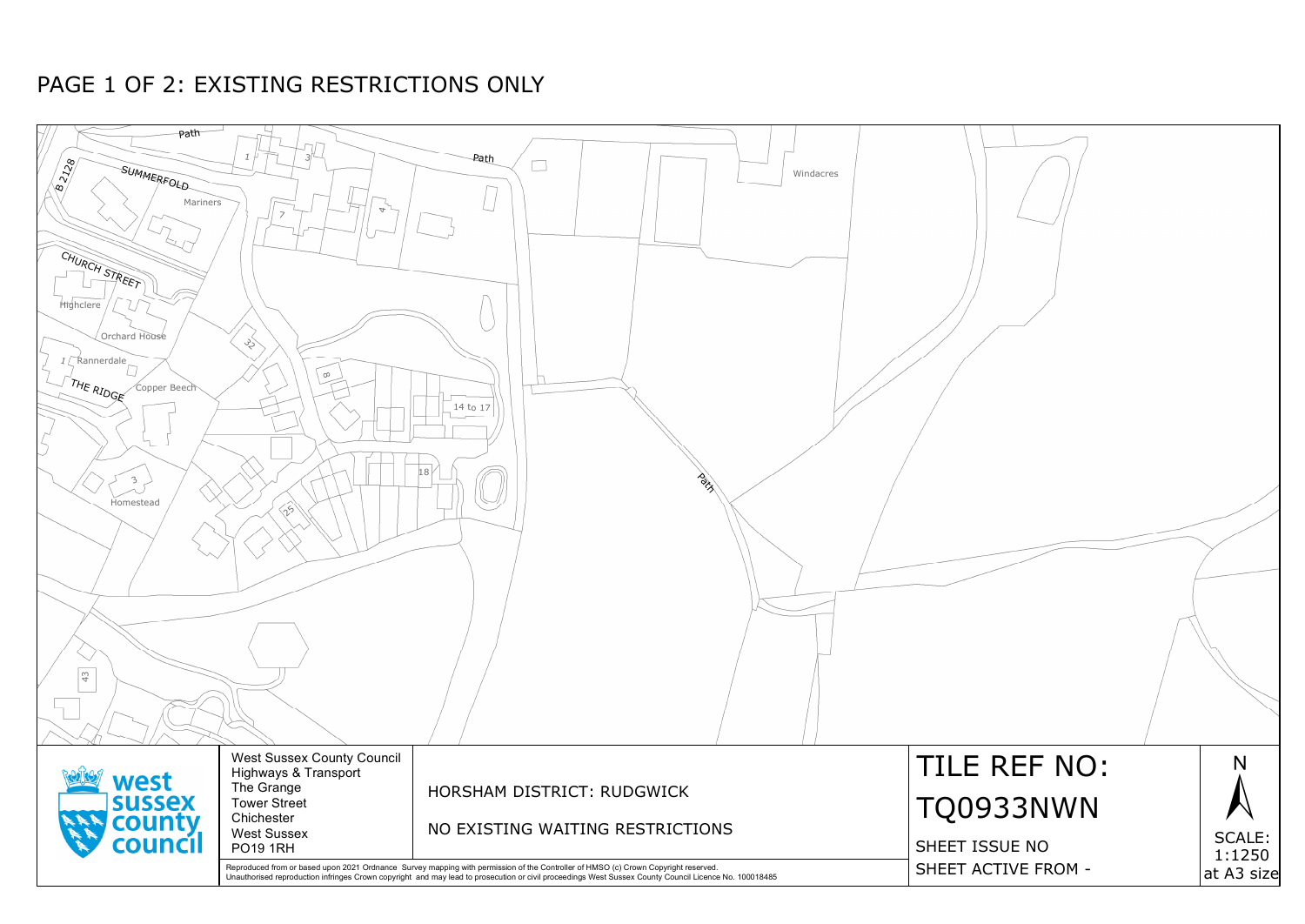| Path<br>చ్చి<br>SUMMERFOLD<br>$\overline{\mathcal{E}}$ $\overline{\mathcal{E}}$<br>Mariners<br>$\sqrt{\phantom{a}}$ No waiting<br>at any time<br>CHURCH STREET<br><b>Highclere</b><br>Orchard House<br>Rannerdale<br>THE RIDGE<br>Copper Beech<br>3<br>Homestead<br>$43$ | Зľ<br>$\Delta$<br>$\overline{z}$<br>$\overrightarrow{c}$<br>$\infty$<br>$\left\langle \mathrm{p}\right\rangle$ | Path<br>Windacres<br>14 to 17<br> 18 <br>POTT                                                                                                                                                                                                                                               |                 |
|--------------------------------------------------------------------------------------------------------------------------------------------------------------------------------------------------------------------------------------------------------------------------|----------------------------------------------------------------------------------------------------------------|---------------------------------------------------------------------------------------------------------------------------------------------------------------------------------------------------------------------------------------------------------------------------------------------|-----------------|
| west                                                                                                                                                                                                                                                                     | <b>West Sussex County Council</b><br>Highways & Transport<br>The Grange                                        | HORSHAM DISTRICT: RUDGWICK                                                                                                                                                                                                                                                                  | <b>TILE</b>     |
| <b>sussex</b>                                                                                                                                                                                                                                                            | <b>Tower Street</b><br>Chichester                                                                              |                                                                                                                                                                                                                                                                                             | 09              |
| county<br>council                                                                                                                                                                                                                                                        | <b>West Sussex</b><br><b>PO19 1RH</b>                                                                          | PROPOSED WAITING RESTRICTIONS (07.07.2021)                                                                                                                                                                                                                                                  | <b>SHEET IS</b> |
|                                                                                                                                                                                                                                                                          |                                                                                                                | Reproduced from or based upon 2021 Ordnance Survey mapping with permission of the Controller of HMSO (c) Crown Copyright reserved.<br>Unauthorised reproduction infringes Crown copyright and may lead to prosecution or civil proceedings West Sussex County Council Licence No. 100018485 | <b>SHEET AC</b> |



# PAGE 2 OF 2: PROPOSED CHANGES TO RESTRICTIONS (CIRCLED)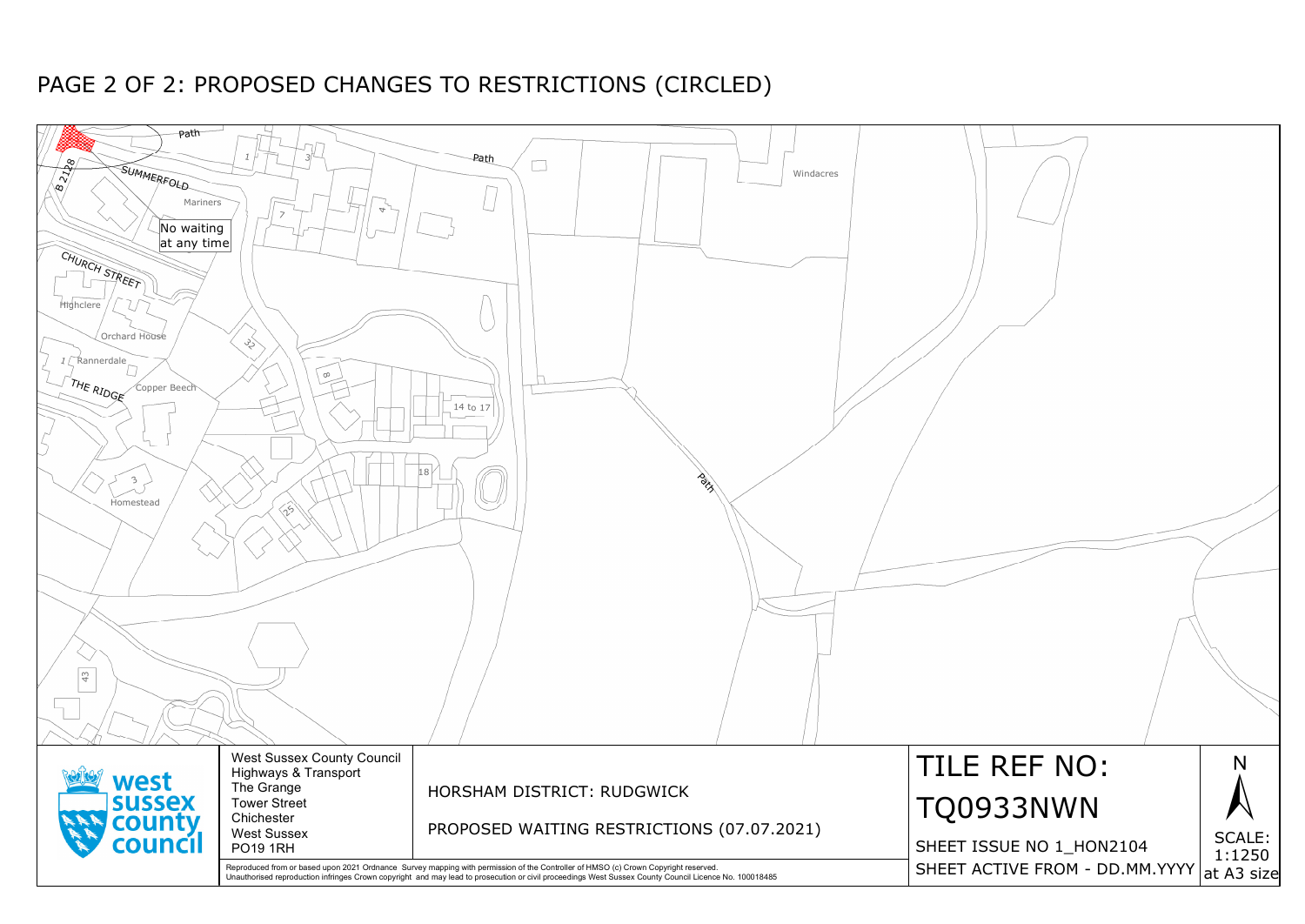

# PAGE 1 OF 2: EXISTING RESTRICTIONS ONLY